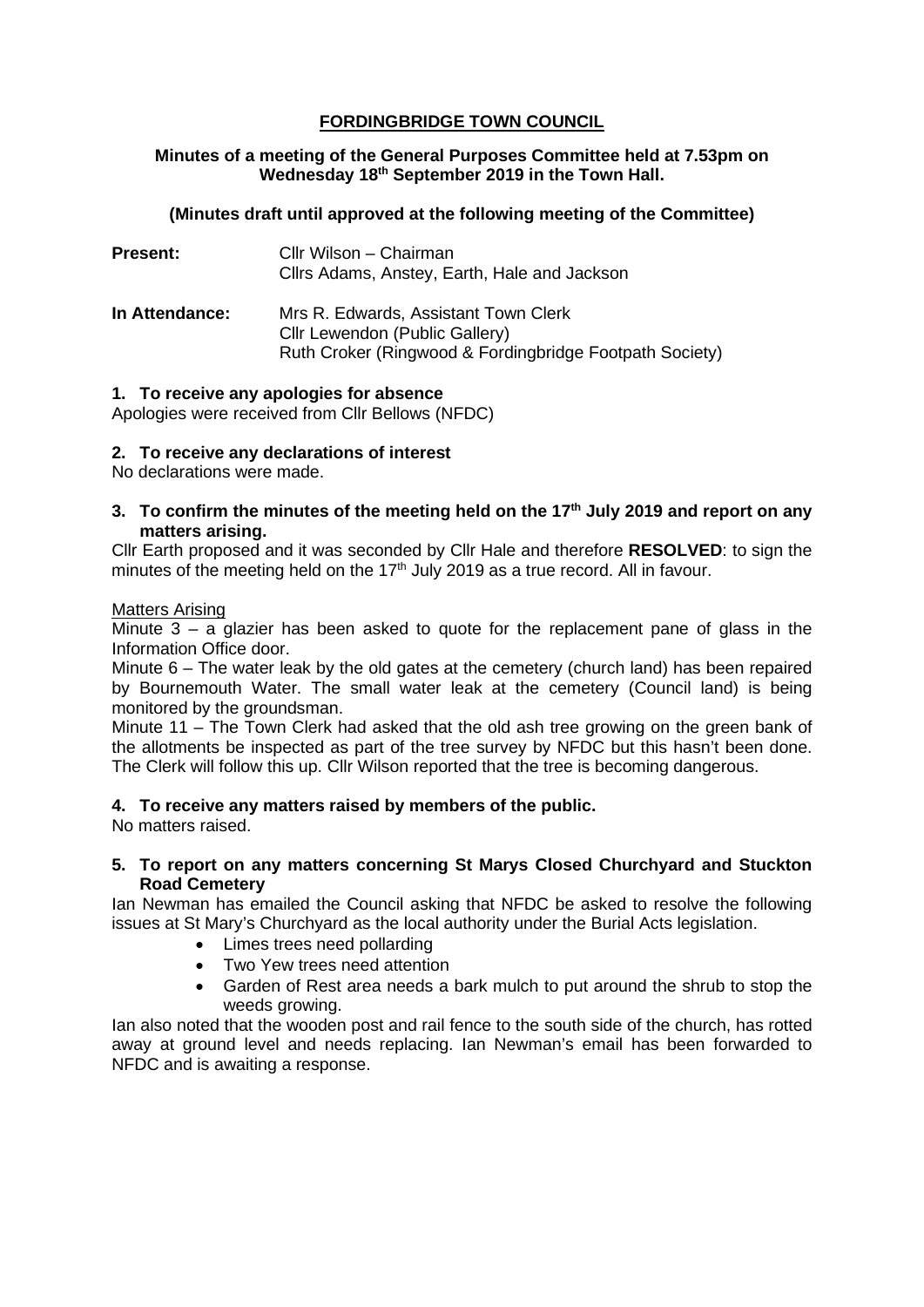## **6. Matters relating to the Town Hall**

## **Clock**

A platform has been removed during the building works. Without this platform it has become dangerous to wind the clock and hence the clock will be stopped until the platform can be replaced. The clock chimes became erratic and have been stopped. Cllr Adams reported that it would cost thousands of pounds to repair the chimes so they keep the correct time. Cllr Jackson suggested that an electronic controller may be cheaper.

#### *Action : Clerk to investigate cost of repairing the chimes both electronically and manually*

## **Lightning conductor**

A licence is needed in order to fit the lightning conductor. The licence application is expected to take 6-8 weeks.

#### **7. To report on any matters relating to the Information Office**

Nothing to report

## **8. To report any matters concerning footpaths**

Hampshire County Council gave permission for the diversion of Fordingbridge Footpath No. 68. The landowner will need to do the work to divert the path.

Ruth Croker (RFFS) asked about the new Avon Valley Path noticeboard and whether there was any update on this project. She advised that the Council had received a grant towards the new noticeboard.

#### *Action : Clerk to follow up and report back to Ruth Crocker.*

Ruth Croker (RFFS) reported that the footpaths were overgrown on the old Breamore railway line which forms part of the Avon Valley Path. She also advised that path warden volunteers had begun working with Hampshire County Council.

Cllr Wilson asked that the subject of a new footpath from Sandy Balls Holiday Village to Fordingbridge be brought up at the meeting with Sandy Balls and Go New Forest on 23rd October. Cllr Jackson reported that Sandy Balls want to become more involved with Fordingbridge Town. Cllr Anstey advised that the feasibility study alone is very expensive. Ruth Croker (RFFS) reported that in places the path would be too close to the road and the police weren't happy with the proposal. Cllr Wilson thought it worth investigating further and would like to continue the discussion with Sandy Balls.

Ruth Croker (RFFS) reported that she would be leading a walk from Breamore as part of the New Forest National Park Walking Festival.

Cllr Lewendon left the meeting.

## **9. Matters concerning Highways**

Cllr Earth asked for an update on the Salisbury Street parking issue. Cllr Anstey would like to see enforcement of the yellow lines already on Salisbury Street. *Action: Clerk to provide update at next meeting*